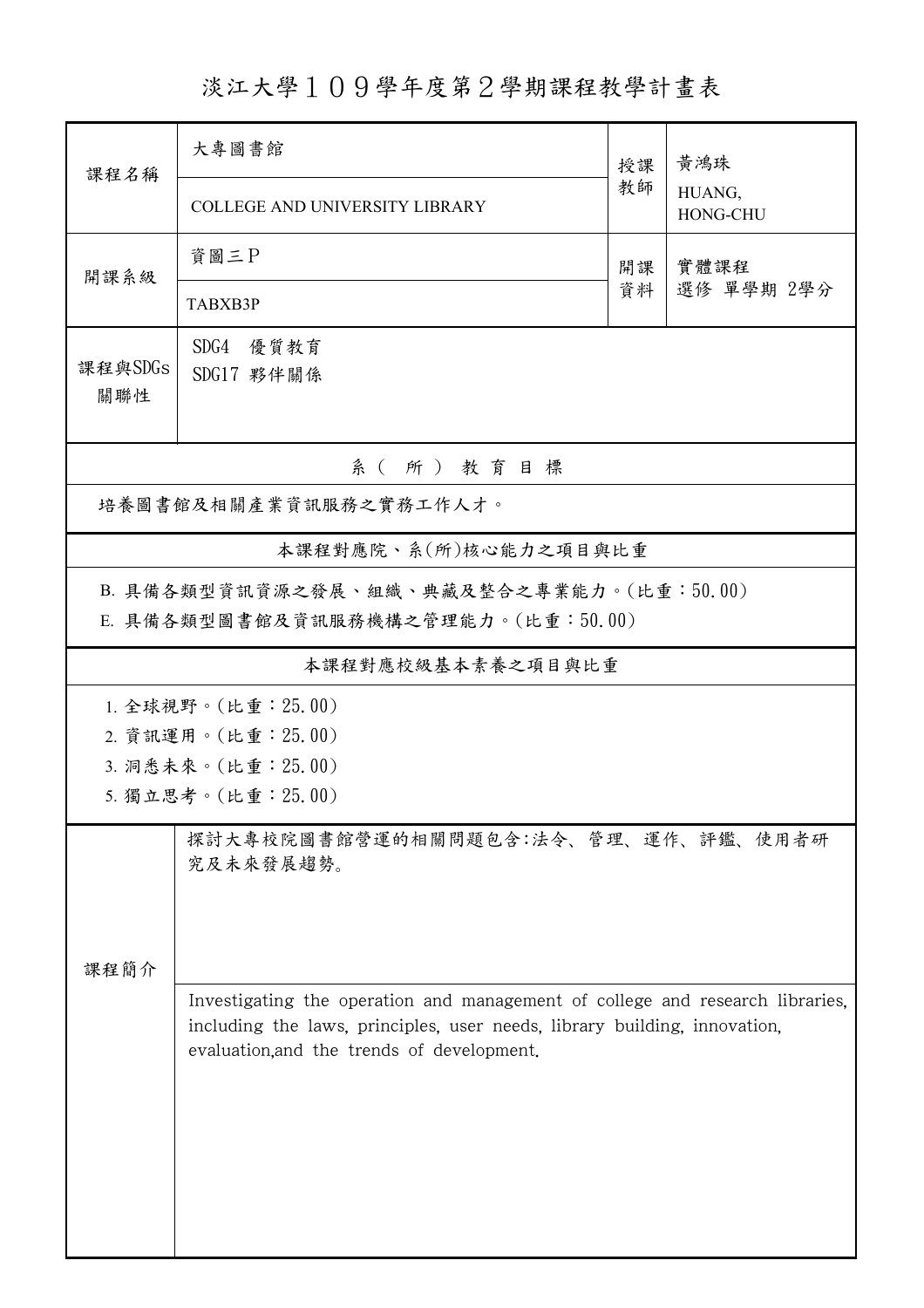## 本課程教學目標與認知、情意、技能目標之對應

將課程教學目標分別對應「認知(Cognitive)」、「情意(Affective)」與「技能(Psychomotor)」 的各目標類型。

一、認知(Cognitive):著重在該科目的事實、概念、程序、後設認知等各類知識之學習。

二、情意(Affective):著重在該科目的興趣、倫理、態度、信念、價值觀等之學習。

三、技能(Psychomotor):著重在該科目的肢體動作或技術操作之學習。

| 序<br>號       | 教學目標(中文)                     |                                                   |            | 教學目標(英文)                                                                                                                                                                                                                                                                                                      |                      |  |  |
|--------------|------------------------------|---------------------------------------------------|------------|---------------------------------------------------------------------------------------------------------------------------------------------------------------------------------------------------------------------------------------------------------------------------------------------------------------|----------------------|--|--|
| $\mathbf{1}$ | 性<br>能                       |                                                   |            | 1. 瞭解國內外大專校院圖書館的特 explores the unique nature of academic librarianship<br>and its explores 1. To explore the unique nature of<br>2. 掌握大專校院圖書館的營運需求 academic librarianship and its environment.<br>3. 創新大專校院圖書館的服務與功 1. To understand the requirements of having a<br>successful career in the academic arena. |                      |  |  |
|              | 教學目標之目標類型、核心能力、基本素養教學方法與評量方式 |                                                   |            |                                                                                                                                                                                                                                                                                                               |                      |  |  |
| 序號           | 目標類型                         | 院、系(所)<br>核心能力                                    | 校級<br>基本素養 | 教學方法                                                                                                                                                                                                                                                                                                          | 評量方式                 |  |  |
| 1            | 認知                           | BE                                                | 1235       | 講述、討論、發表                                                                                                                                                                                                                                                                                                      | 測驗、作業、報告(含<br>口頭、書面) |  |  |
|              | 授課進度表                        |                                                   |            |                                                                                                                                                                                                                                                                                                               |                      |  |  |
| 週次           | 日期起訖                         | 內 容 (Subject/Topics)<br>備註                        |            |                                                                                                                                                                                                                                                                                                               |                      |  |  |
| 1            | $110/02/22$ ~<br>110/02/28   | 課程介紹及大學與大學圖書館的發展概況                                |            |                                                                                                                                                                                                                                                                                                               |                      |  |  |
| 2            | $110/03/01$ ~<br>110/03/07   | 大學圖書館發展的歷史、任務、功能 (如 student<br>scucess)           |            |                                                                                                                                                                                                                                                                                                               |                      |  |  |
| 3            | $110/03/08$ ~<br>110/03/14   | 大學圖書館營運的相關法令與標準                                   |            |                                                                                                                                                                                                                                                                                                               |                      |  |  |
| 4            | $110/03/15$ ~<br>110/03/21   | 大學圖書館的策略規劃                                        |            |                                                                                                                                                                                                                                                                                                               |                      |  |  |
| 5            | $110/03/22$ ~<br>110/03/28   | 大學圖書館的組織與管理                                       |            |                                                                                                                                                                                                                                                                                                               |                      |  |  |
| 6            | $110/03/29$ ~<br>110/04/04   | 教學行政觀摩日(放假一天)                                     |            |                                                                                                                                                                                                                                                                                                               |                      |  |  |
| 7            | $110/04/05$ ~<br>110/04/11   | 圖書/學術資源的發展與管理                                     |            |                                                                                                                                                                                                                                                                                                               |                      |  |  |
| 8            | $110/04/12$ ~<br>110/04/18   | 數位典藏、機構典藏與預印本 (pre-print)                         |            |                                                                                                                                                                                                                                                                                                               |                      |  |  |
| 9            | $110/04/19$ ~<br>110/04/25   | 學位論文                                              |            |                                                                                                                                                                                                                                                                                                               |                      |  |  |
| 10           | $110/04/26$ ~<br>110/05/02   | 期中考試週                                             |            |                                                                                                                                                                                                                                                                                                               |                      |  |  |
| 11           | $110/05/03$ ~<br>110/05/09   | 研究數據管理 (Research Data Management)、(交書面<br>期末報告綱要) |            |                                                                                                                                                                                                                                                                                                               |                      |  |  |
| 12           | $110/05/10$ ~<br>110/05/16   | 研究資訊管理 (Research Information Management)          |            |                                                                                                                                                                                                                                                                                                               |                      |  |  |
|              |                              |                                                   |            |                                                                                                                                                                                                                                                                                                               |                      |  |  |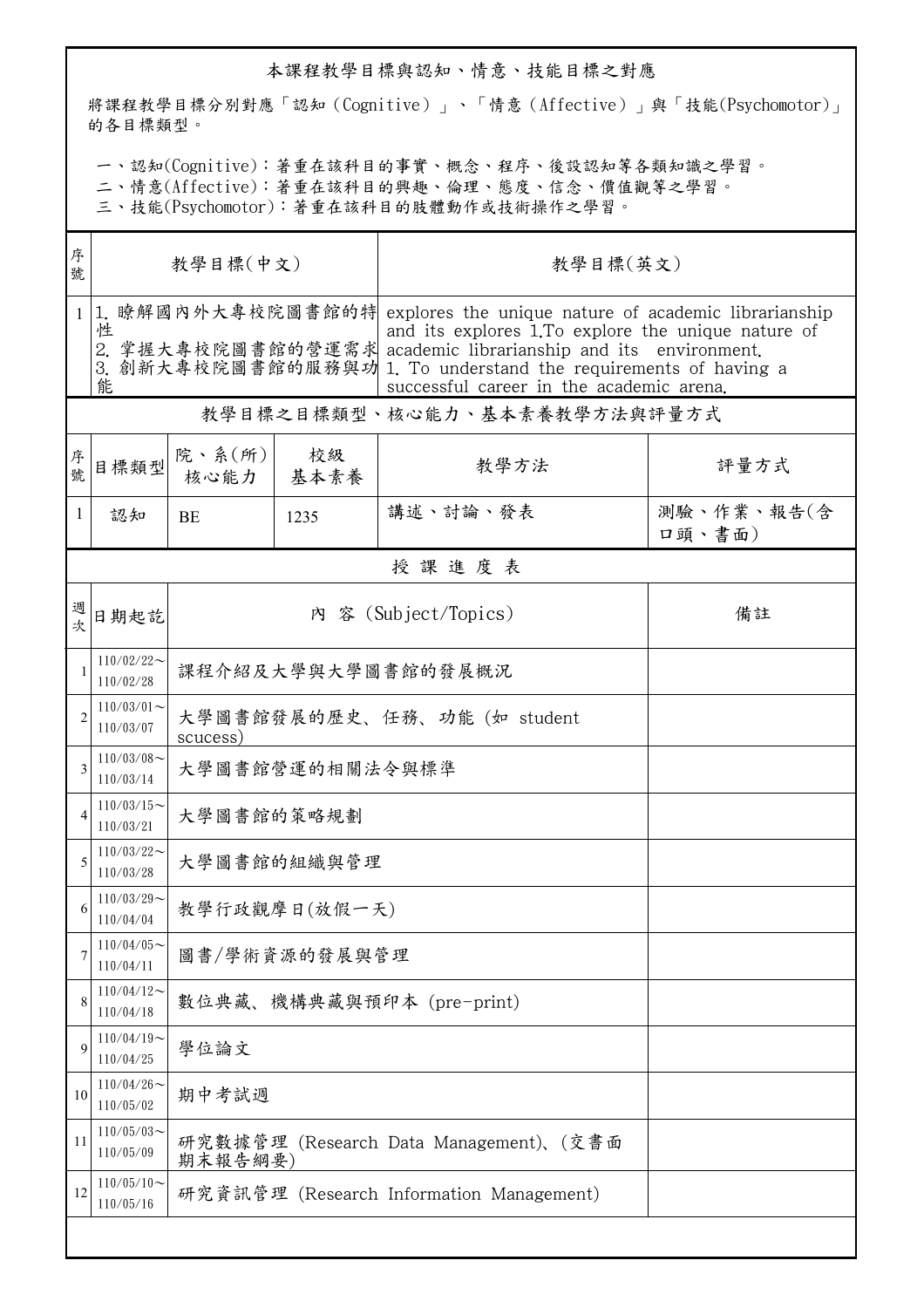| 13                                                                                                                                                                                                                                                                                                                                                                                                                                                                                                                                                                                                                                                                                                                                                                                                                                                                                                                                                                                                                                                                                                            | $110/05/17$ ~<br>110/05/23 | 學術出版評估指標概要                                                                                                                                                                                                                                                                                             |  |  |  |
|---------------------------------------------------------------------------------------------------------------------------------------------------------------------------------------------------------------------------------------------------------------------------------------------------------------------------------------------------------------------------------------------------------------------------------------------------------------------------------------------------------------------------------------------------------------------------------------------------------------------------------------------------------------------------------------------------------------------------------------------------------------------------------------------------------------------------------------------------------------------------------------------------------------------------------------------------------------------------------------------------------------------------------------------------------------------------------------------------------------|----------------------------|--------------------------------------------------------------------------------------------------------------------------------------------------------------------------------------------------------------------------------------------------------------------------------------------------------|--|--|--|
| 14                                                                                                                                                                                                                                                                                                                                                                                                                                                                                                                                                                                                                                                                                                                                                                                                                                                                                                                                                                                                                                                                                                            | $110/05/24$ ~<br>110/05/30 | 數位圖書館聯盟                                                                                                                                                                                                                                                                                                |  |  |  |
| 15                                                                                                                                                                                                                                                                                                                                                                                                                                                                                                                                                                                                                                                                                                                                                                                                                                                                                                                                                                                                                                                                                                            | $110/05/31$ ~<br>110/06/06 | 績效評估                                                                                                                                                                                                                                                                                                   |  |  |  |
| 16                                                                                                                                                                                                                                                                                                                                                                                                                                                                                                                                                                                                                                                                                                                                                                                                                                                                                                                                                                                                                                                                                                            | $110/06/07$ ~<br>110/06/13 | 創新服務、大學圖書館發展趨勢、(交書面期末報告)                                                                                                                                                                                                                                                                               |  |  |  |
| 17                                                                                                                                                                                                                                                                                                                                                                                                                                                                                                                                                                                                                                                                                                                                                                                                                                                                                                                                                                                                                                                                                                            | $110/06/14$ ~<br>110/06/20 | 期末報告討論                                                                                                                                                                                                                                                                                                 |  |  |  |
| 18                                                                                                                                                                                                                                                                                                                                                                                                                                                                                                                                                                                                                                                                                                                                                                                                                                                                                                                                                                                                                                                                                                            | $110/06/21$ ~<br>110/06/27 | 期末考試週                                                                                                                                                                                                                                                                                                  |  |  |  |
| 修課應<br>注意事項<br>況                                                                                                                                                                                                                                                                                                                                                                                                                                                                                                                                                                                                                                                                                                                                                                                                                                                                                                                                                                                                                                                                                              |                            | 期末報告:題目自下列擇一, 個人或小組(至多5人)均可。<br>1. 由世界百大大學的圖書館, 擇一探討其提供的服務<br>2. 由中國211工程或985大學圖書館擇一探討其提供的服務<br>3. 開放取用資源 (open access resources) 國際發展的情況<br>4. 大學圖書館數據管理 (Research data management / Data Curation) 發展情<br>5. 大學圖書館研究資訊管理 (Research Information Management) 發展情況<br>6. 大學圖書館與學生學習成效 (student success) |  |  |  |
|                                                                                                                                                                                                                                                                                                                                                                                                                                                                                                                                                                                                                                                                                                                                                                                                                                                                                                                                                                                                                                                                                                               | 教學設備                       | 電腦                                                                                                                                                                                                                                                                                                     |  |  |  |
|                                                                                                                                                                                                                                                                                                                                                                                                                                                                                                                                                                                                                                                                                                                                                                                                                                                                                                                                                                                                                                                                                                               | 教科書與<br>教材                 | 不指定,各單元公告於iClass平台及請詳參考書籍。                                                                                                                                                                                                                                                                             |  |  |  |
| 1. Marwin Britto and Kirsten Kinsley : Academic libraries and the academy :<br>參考文獻<br>strategies and approaches to demonstrate your value, impact, and return on<br>investment vol.1 and vol.2; Chicago: ALA, 2018.<br>2. College and Research Libraries - 期刊<br>3. Portal: libraries and the academy, Johns Hopkins University Press<br>4. Scholarship and libraries in transition A dialogue about the impacts of mass<br>digitization projects, University of Michigan, United States, Scholarship and<br>Libraries in Transition Symposium. (2006).<br>http://www.lib.umich.edu/mdp/symposium/.<br>5. 大學圖書館, 期刊, 台大圖書館<br>6. Camila A. Alire and G. Edward Evans, Academic Librarianship, New<br>York: Neal-Schuman Publishers, c2010<br>7. 楊美華, 大學圖書館理論與實務, 臺北市 : 五南圖書出版公司, 民國83<br>8. Beyond survival [electronic resource] : managing academic libraries in<br>transition / Elizabeth J. Wood, Rush Miller and Amy Knapp, Westport, Conn.<br>: Libraries Unlimited, 2007. 本校圖書館有訂。<br>批改作業<br>篇(本欄位僅適用於所授課程需批改作業之課程教師填寫)<br>篇數<br>◆出席率: 5.0 % ◆平時評量:5.0 % ◆期中評量:30.0<br>$\%$<br>學期成績<br>◆期末評量: 30.0 % |                            |                                                                                                                                                                                                                                                                                                        |  |  |  |
|                                                                                                                                                                                                                                                                                                                                                                                                                                                                                                                                                                                                                                                                                                                                                                                                                                                                                                                                                                                                                                                                                                               | 計算方式                       | ◆其他〈期末報告〉:30.0 %                                                                                                                                                                                                                                                                                       |  |  |  |